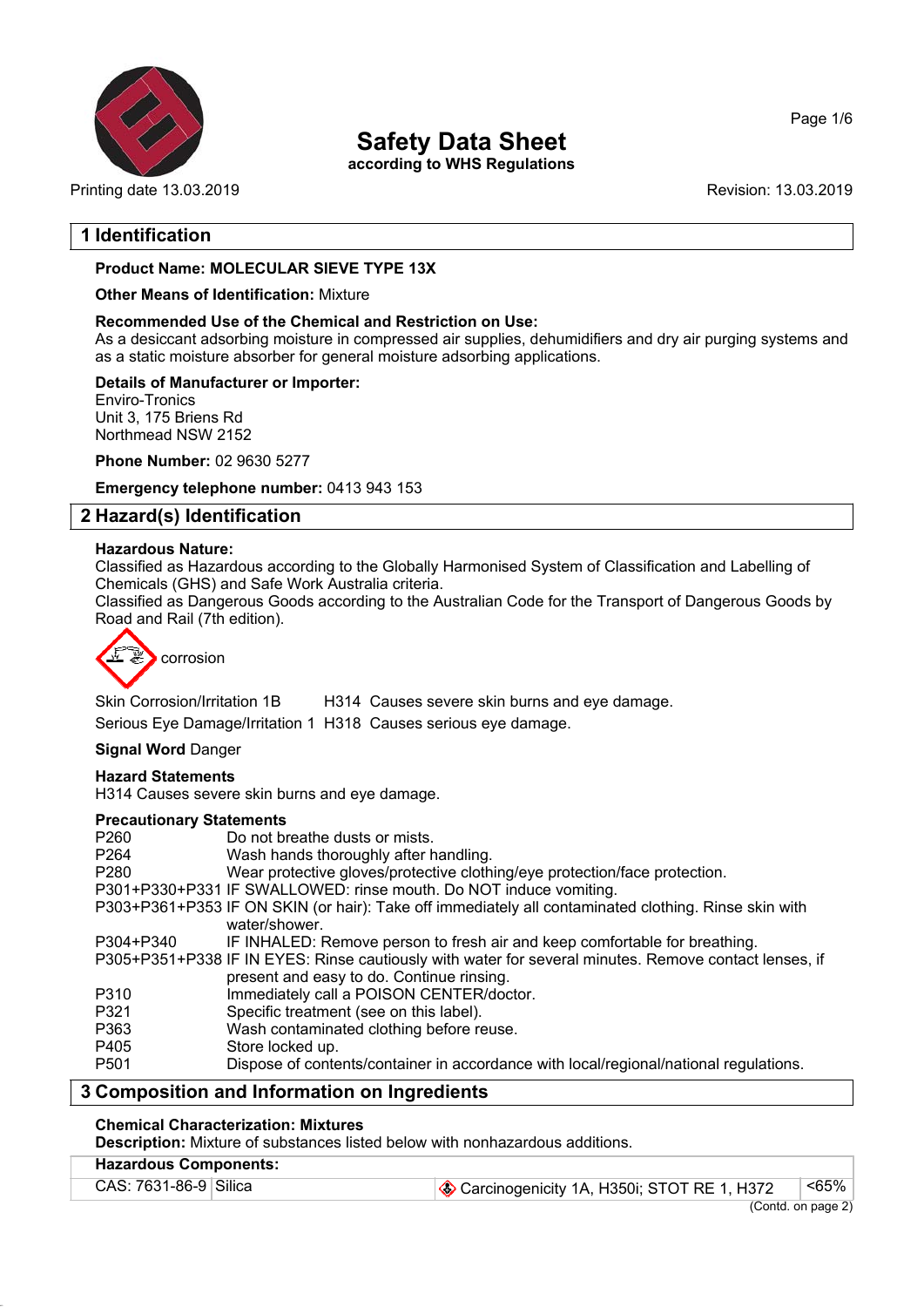## **Safety Data Sheet**

**according to WHS Regulations**

Printing date 13.03.2019 **Revision: 13.03.2019** Revision: 13.03.2019

## **Product Name: MOLECULAR SIEVE TYPE 13X**

|                               |                                          |                                    | (Contd. of page 1) |  |  |
|-------------------------------|------------------------------------------|------------------------------------|--------------------|--|--|
|                               | CAS: $1344-28-1$ Aluminium oxide (Al2O3) |                                    | <40%               |  |  |
| CAS: $1313-59-3$ Sodium oxide |                                          | Skin Corrosion/Irritation 1B, H314 | $<$ 40%            |  |  |
|                               | CAS: 1309-48-4   Magnesium oxide         |                                    | $< 5\%$            |  |  |
| 4 First Aid Measures          |                                          |                                    |                    |  |  |

#### **Inhalation:**

If inhaled, remove to fresh air. If not breathing, give artificial respiration. If breathing is difficult, give oxygen. Seek medical attention if breathing problems develop.

#### **Skin Contact:**

In case of skin contact, immediately remove contaminated clothing and wash affected areas with water and soap. Seek medical attention if symptoms occur.

#### **Eye Contact:**

In case of eye contact, hold eyelids open and rinse with water for at least 15 minutes. Seek medical attention if symptoms occur.

#### **Ingestion:**

If swallowed, do not induce vomiting. Immediately rinse mouth with water. Give a glass of water. Never give anything by mouth to an unconscious person. Seek immediate medical attention.

#### **Symptoms Caused by Exposure:**

Inhalation: May cause respiratory irritation, coughing and chest pain. High levels of exposure may cause fatigue, chest pain, shortness of breath and lung damage.

Skin Contact: Causes severe skin burns. This product becomes hot in contact with water and can cause thermal burns.

Eye Contact: Causes serious eye damage. This product becomes hot in contact with water and can cause thermal burns.

Ingestion: May cause burns or irritation to the mouth, throat and stomach. This product becomes hot in contact with water and can cause thermal burns.

## **5 Fire Fighting Measures**

**Suitable Extinguishing Media:** Carbon dioxide, dry chemical and sand.

#### **Specific Hazards Arising from the Chemical:**

Hazardous combustion products include toxic fumes. Not combustible. Will not burn or support combustion. Containers close to fire should be removed only if safe to do so.

#### **Special Protective Equipment and Precautions for Fire Fighters:**

When fighting a major fire wear self-contained breathing apparatus and protective equipment.

#### **6 Accidental Release Measures**

#### **Personal Precautions, Protective Equipment and Emergency Procedures:**

Wear approved dust/mist respirator and full protective clothing. Evacuate all non-essential personnel from affected area. Do not breathe dust. Ensure adequate ventilation. Avoid generating dust.

#### **Environmental Precautions:**

In the event of a major spill, prevent spillage from entering drains or water courses.

#### **Methods and Materials for Containment and Cleaning Up:**

Stop leak if safe to do so and sweep granules into a pile and shovel into drums for subsequent disposal. Avoid generating dust. Provide adequate ventilation. Wash site of spillage thoroughly with water and detergent.

(Contd. on page 3)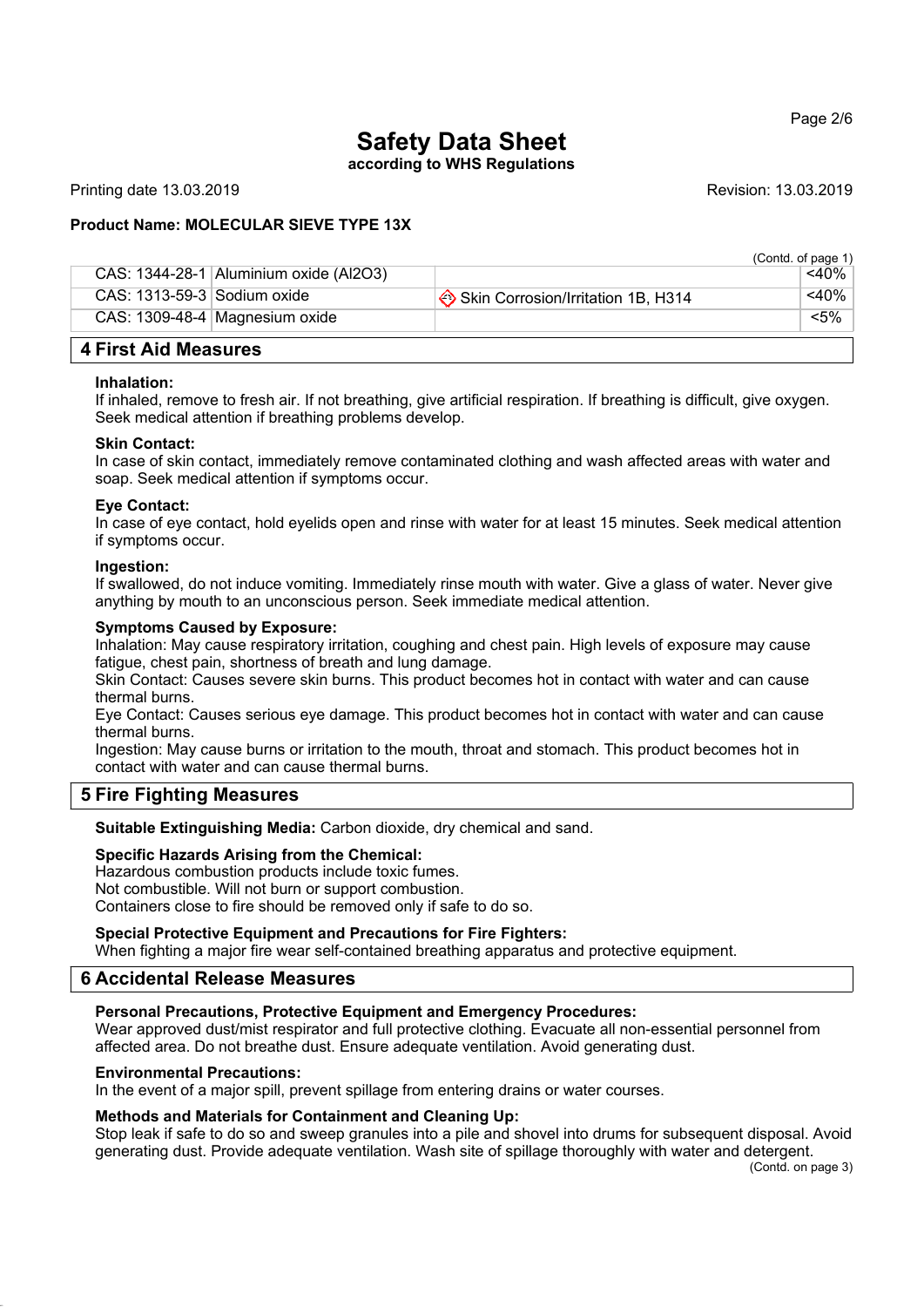## Page 3/6

## **Safety Data Sheet**

**according to WHS Regulations**

Printing date 13.03.2019 Revision: 13.03.2019

## **Product Name: MOLECULAR SIEVE TYPE 13X**

(Contd. of page 2)

## **7 Handling and Storage**

#### **Precautions for Safe Handling:**

Use of safe work practices are recommended to avoid eye or skin contact and inhalation of dust. Prevent formation of dust.

Empty containers may contain hazardous residues; treat with caution.

Food, beverages and tobacco products should not be stored or consumed where this material is in use. Always wash hands before smoking, eating, drinking or using the toilet. Wash contaminated clothing and other protective equipment before storage or re-use. Provide eyewash fountains and safety showers in close proximity to points of potential exposure.

#### **Conditions for Safe Storage:**

Store in a cool, dry and well ventilated area. Keep container tightly closed when not in use and when empty. Protect from physical damage and moisture. This product becomes hot in contact with water. Keep away from water, halocarbons, ethylene oxide, oxygen difluoride, vinyl acetate, strong oxidizing agents, manganese trifluoride, sodium, xenon hexafluoride, phosphorous pentachloride, hydrofluoric acid and other acids.

## **8 Exposure Controls and Personal Protection**

| <b>Exposure Standards:</b>             |  |  |
|----------------------------------------|--|--|
| CAS: 7631-86-9 Silica                  |  |  |
| NES   TWA: $2 \text{ mg/m}^3$          |  |  |
| CAS: 1344-28-1 Aluminium oxide (Al2O3) |  |  |
| NES   TWA: $10 \text{ mg/m}^3$         |  |  |
| CAS: 1309-48-4 Magnesium oxide         |  |  |
| NES   TWA: 10 mg/m <sup>3</sup>        |  |  |

#### **Engineering Controls:**

Provide exhaust ventilation or other engineering controls to keep the airborne concentrations of vapour below occupational exposure standards.

#### **Respiratory Protection:**

Where an inhalation risk exists, wear a Class P1 (particulate) respirator. See Australian/New Zealand Standards AS/NZS 1715 and 1716 for more information.

#### **Skin Protection:**

Rubber gloves. See Australian/New Zealand Standard AS/NZS 2161 for more information. When selecting gloves for use against certain chemicals, the degradation resistance, permeation rate and permeation breakthrough time should be considered.

Occupational protective clothing (depending on conditions in which it has to be used, in particular as regards the period for which it is worn, which shall be determined on the basis of the seriousness of the risk, the frequency of exposure to the risk, the characteristics of the workstation of each worker and the performance of the protective clothing). See Australian/New Zealand Standard AS/NZS 4501 for more information.

#### **Eye and Face Protection:**

Eye and face protectors for protection against dust. See Australian/New Zealand Standard AS/NZS 1337 for more information.

## **9 Physical and Chemical Properties**

| Appearance:             |       |
|-------------------------|-------|
| Form:                   | Solid |
| Colour:                 | Tan   |
| Odour:                  | Odot  |
| <b>Odour Threshold:</b> | Not c |

**Odour:** Odourless Not determined.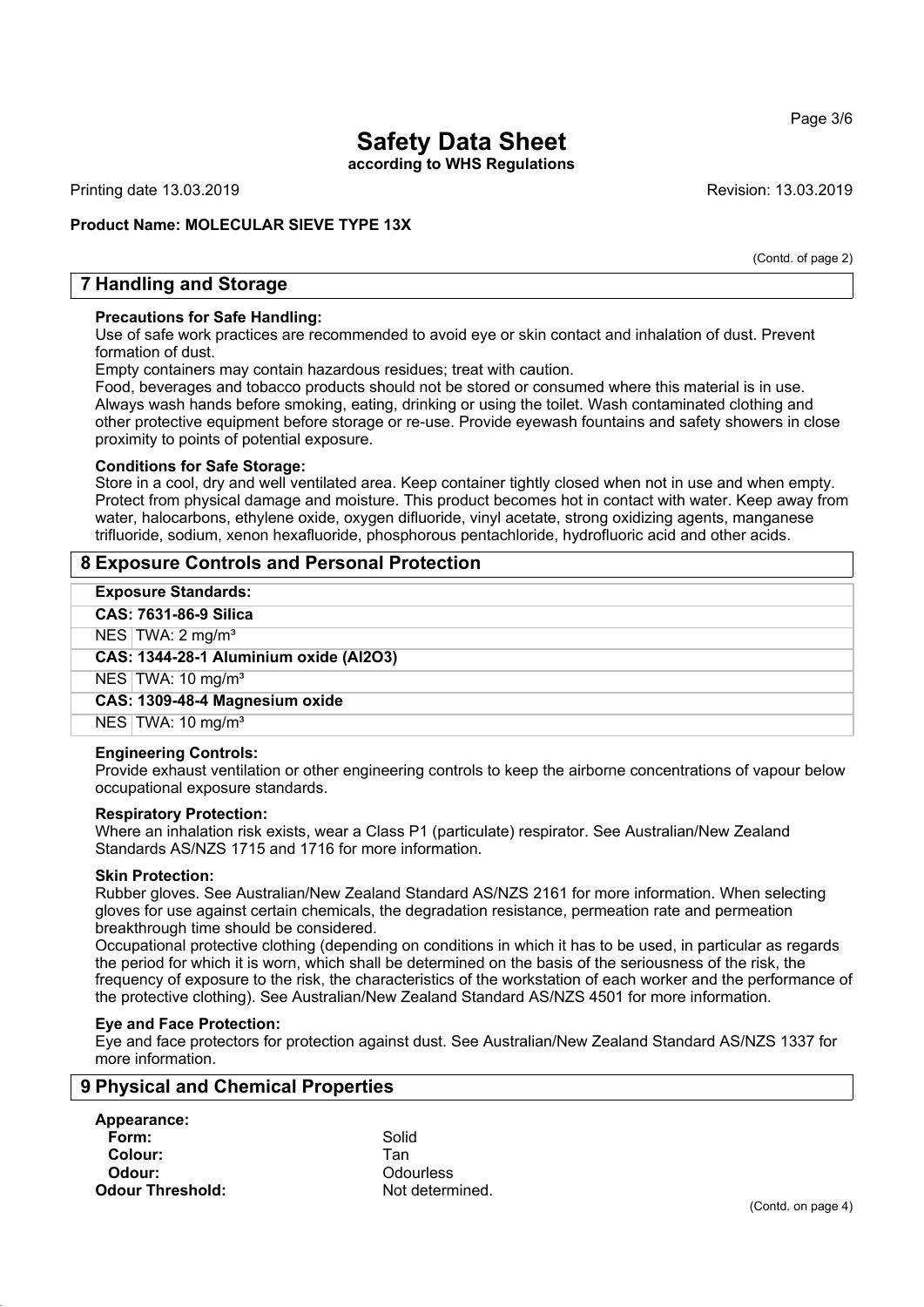## **Safety Data Sheet according to WHS Regulations**

Printing date 13.03.2019 **Revision: 13.03.2019** Revision: 13.03.2019

#### **Product Name: MOLECULAR SIEVE TYPE 13X**

| pH-Value:                                                         | 8 - 11                        |
|-------------------------------------------------------------------|-------------------------------|
| <b>Melting point/freezing point:</b>                              | No information available      |
| <b>Initial Boiling Point/Boiling Range:</b>                       | No information available      |
| <b>Flash Point:</b>                                               | Not applicable                |
| <b>Flammability:</b>                                              | Non combustible solid.        |
| <b>Auto-ignition Temperature:</b>                                 | No information available      |
| <b>Decomposition Temperature:</b>                                 | No information available      |
| <b>Explosion Limits:</b>                                          |                               |
| Lower:                                                            | No information available      |
| Upper:                                                            | No information available      |
| <b>Vapour Pressure:</b>                                           | No information available      |
| Density at 20 °C:                                                 | $0.5 - 0.8$ g/cm <sup>3</sup> |
| <b>Relative Density:</b>                                          | Not determined.               |
| <b>Vapour Density:</b>                                            | No information available      |
| <b>Evaporation Rate:</b>                                          | No information available      |
| <b>Solubility in Water:</b>                                       | Insoluble                     |
| Partition Coefficient (n-octanol/water): No information available |                               |
| <b>Viscosity:</b>                                                 | No information available      |

## **10 Stability and Reactivity**

#### **Possibility of Hazardous Reactions:**

Hazardous polymerisation will not occur. This product becomes hot in contact with water.

**Chemical Stability:** Stable at ambient temperature and under normal conditions of use.

**Conditions to Avoid:** Excessive moisture.

#### **Incompatible Materials:**

Water, halocarbons, ethylene oxide, oxygen difluoride, vinyl acetate, strong oxidizing agents, manganese trifluoride, sodium, xenon hexafluoride, phosphorous pentachloride, hydrofluoric acid and other acids.

## **Hazardous Decomposition Products:** Toxic fumes.

## **11 Toxicological Information**

#### **Toxicity:**

| $LD_{50}/LC_{50}$ Values Relevant for Classification: |  |  |
|-------------------------------------------------------|--|--|
| CAS: 7631-86-9 Silica                                 |  |  |
| Oral $ LD_{50} $ 10000 mg/kg (rat)                    |  |  |
| CAS: 1344-28-1 Aluminium oxide (Al2O3)                |  |  |
| Oral $ LD_{50} $ > 5000 mg/kg (rat)                   |  |  |

## **Acute Health Effects**

#### **Inhalation:**

May cause respiratory irritation, coughing and chest pain. High levels of exposure may cause fatigue, chest pain, shortness of breath and lung damage.

#### **Skin:**

Causes severe skin burns. This product becomes hot in contact with water and can cause thermal burns. **Eye:**

Causes serious eye damage. This product becomes hot in contact with water and can cause thermal burns. **Ingestion:**

May cause burns or irritation to the mouth, throat and stomach. This product becomes hot in contact with water and can cause thermal burns.

(Contd. of page 3)

Page 4/6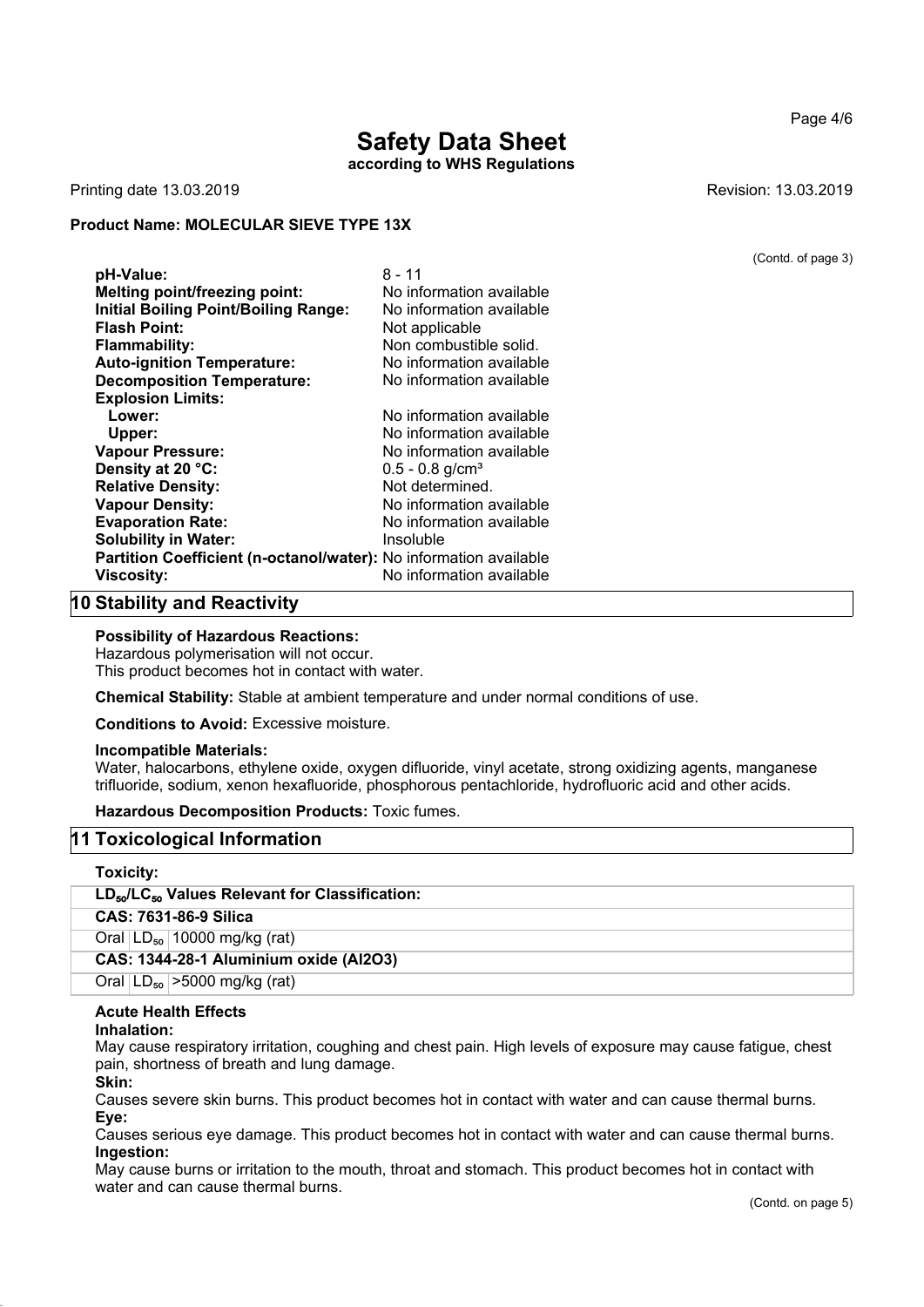Page 5/6

# **Safety Data Sheet**

**according to WHS Regulations**

Printing date 13.03.2019 **Revision: 13.03.2019** Revision: 13.03.2019

## **Product Name: MOLECULAR SIEVE TYPE 13X**

(Contd. of page 4)

**Skin Corrosion / Irritation:** Causes severe skin burns.

**Serious Eye Damage / Irritation:** Causes serious eye damage.

**Respiratory or Skin Sensitisation:** Based on classification principles, the classification criteria are not met.

**Germ Cell Mutagenicity:** Based on classification principles, the classification criteria are not met.

#### **Carcinogenicity:**

Silica, amorphous is classified by IARC as a Group 3 - Not classifiable as to its carcinogenicity to humans.

**Reproductive Toxicity:** Based on classification principles, the classification criteria are not met.

#### **Specific Target Organ Toxicity (STOT) - Single Exposure:** Based on classification principles, the classification criteria are not met.

**Specific Target Organ Toxicity (STOT) - Repeated Exposure:** Based on classification principles, the classification criteria are not met.

**Aspiration Hazard:** Based on classification principles, the classification criteria are not met.

#### **Chronic Health Effects:**

The prolonged and repeated exposure (by inhalation) to respirable (crystalline) silica cause silicosis, a debilitating lung disease. The crystalline silica dust is practically insoluble in body fluids and can be deposited in lungs. Cigarette smoking can reduce the clearance of crystalline silica. The data indicate that the relative lung cancer risk is increased for people with silicosis.

**Existing Conditions Aggravated by Exposure:** No information available

**Additional toxicological information:** No information available

## **12 Ecological Information**

**Ecotoxicity:** No further relevant information available.

**Aquatic toxicity:** No further relevant information available.

**Persistence and Degradability:** No further relevant information available.

**Bioaccumulative Potential:** No further relevant information available.

**Mobility in Soil:** No further relevant information available.

**Other adverse effects:** No further relevant information available.

## **13 Disposal Considerations**

**Disposal Methods and Containers:** Dispose according to applicable local and state government regulations.

## **Special Precautions for Landfill or Incineration:**

Please consult your state Land Waste Management Authority for more information.

#### **14 Transport Information**

**UN Number** Not regulated.

**Proper Shipping Name** Not regulated.

**Dangerous Goods Class** Not regulated.

**Packing Group:** Not regulated.

(Contd. on page 6)